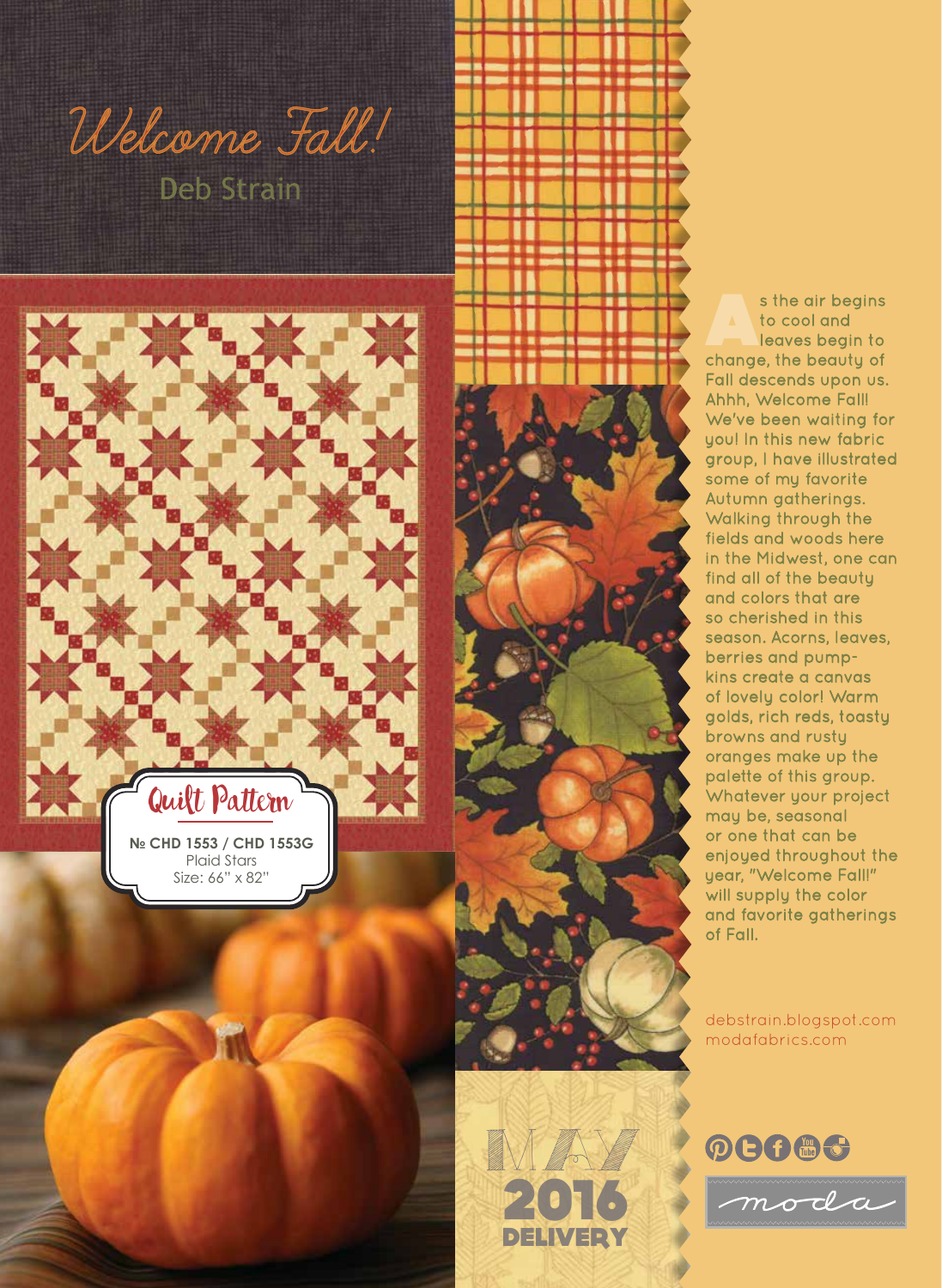



**№ 19770 12**



**Acorn Tan**

**№ 19776 12 Acorn Tan Berry Red**

**N**<sup>°</sup> 19770 11 **Cream**





**Acorn Tan Black**

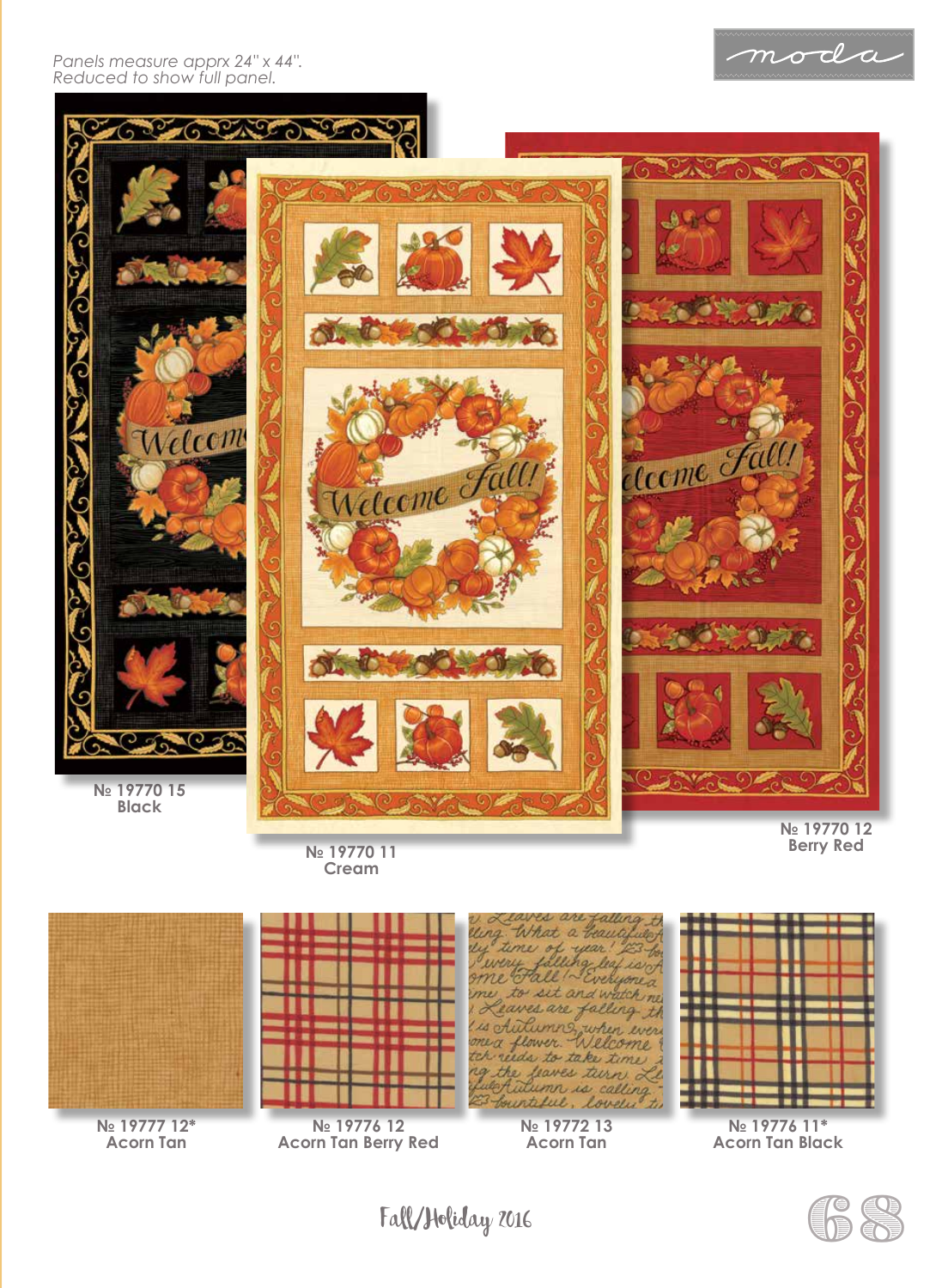

**№ 19775 17\* Pumpkin**

**№ 19772 16 Pumpkin**

**№ 19773 15\* Pumpkin**





**№ 19774 16\* Pumpkin**



**№ 19777 15 Pumpkin**





**Cream**



**№ 19773 12 Cream**



**№ 19775 11 Cream**



**№ 19774 12\* Cream**



**Golden**



**№ 19777 14 Golden**



**№ 19771 14 Golden**



**№ 19774 15\* Golden**